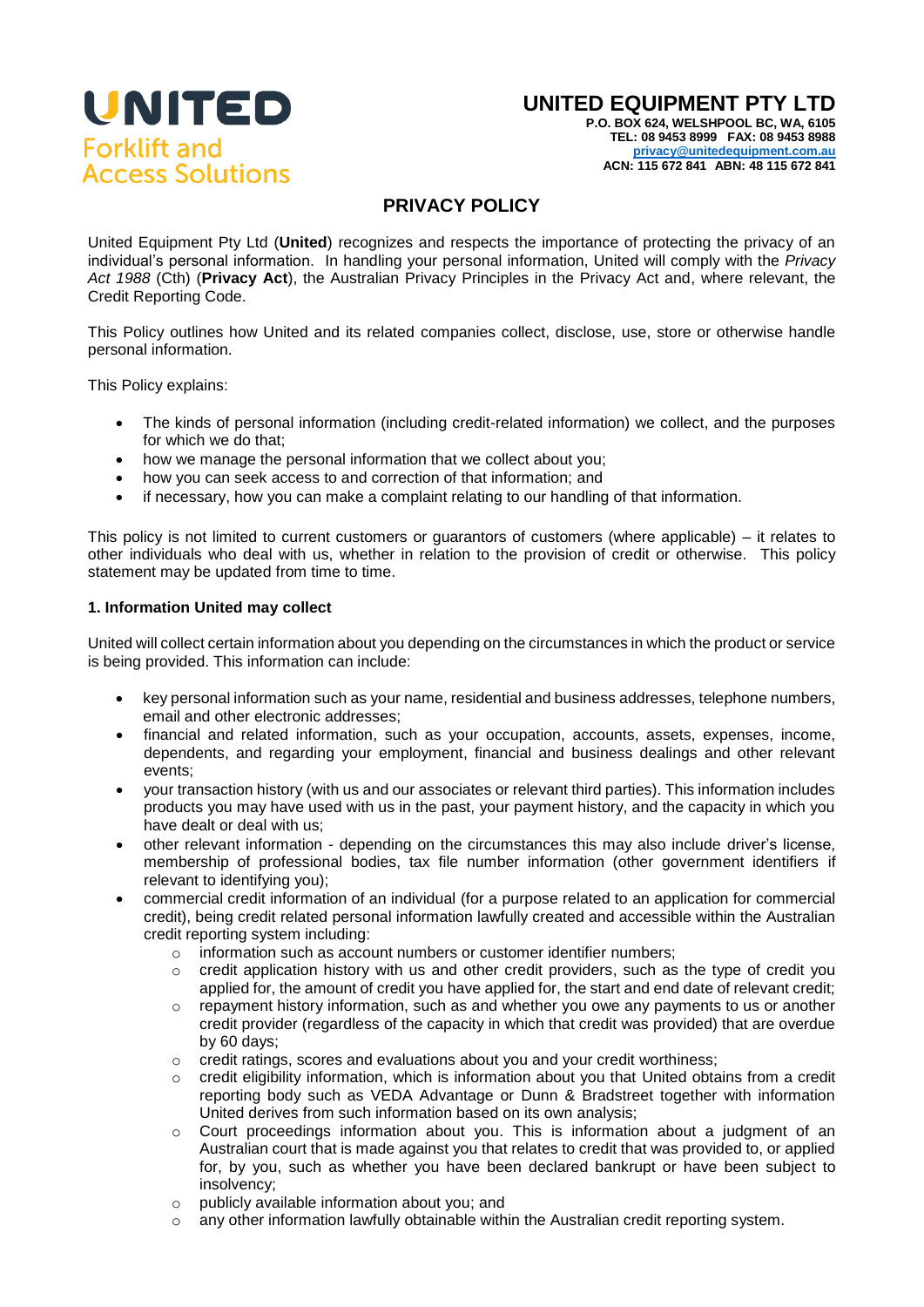### *Online information*

United automatically receives some non-personal information when you visit United's website including:

- the name of the domain from which you access the Internet;
- the Internet protocol (IP) address of the computer you are using;
- the browser software you use and your operating system;
- the date and time you access United's website;
- the geographic location from which you access United's website; and
- the Internet address of the website from which you linked directly to United's website.

United uses this information to monitor the usage of its website. All of the information United automatically captures provides United with the ability to enhance its customers' search and shopping experiences and to determine aggregate information about its user base and usage patterns.

When you click on a link or banners on United's website that takes you to a third-party website (i.e a website which is not controlled by United), you will be subject to the third party's privacy policy. While United supports the protection of privacy on the Internet, United cannot be responsible for the actions of a third-party website. United encourages you to read the posted privacy statement on any and every website you visit, whether you are linking from United's website or browsing on your own.

United uses data collection devices such as "cookies" to deliver customized visitor experiences and to analyse website user metrics. "Cookies" are small files placed on your hard drive that assist United in providing its services. Most cookies are "session cookies", which means they are automatically deleted from your hard drive once you close your browser. You may encounter cookies or other data collection devices that are placed by third parties. United does not control the use of cookies by third parties.

United also capture metrics on the number of visitors to its sites for use in server capacity needs.

#### **2. How United collect the information**

In many circumstances, we will collect the above information primarily from you (or from someone who is representing or assisting you). Generally this information is collected through:

- registering with United on its website;
- completing order entry purchases;
- completion of online or hard-copy application forms including but not limited to
	- $\circ$  credit application forms with United;
		- o iob application forms;
		- o a 'Request a Quote' or 'Contact Us' forms, quotes, invoices; and
		- o any other forms provided by United; or
- other exchanges with United through face-to-face meetings or via email, telephone or facsimile.

There may be occasions when United collects your personal information from other sources such as from an information services provider, credit reporting agency or a publicly maintained record. Generally, United will only collect your personal information from sources other than you if it is unreasonable or impracticable to collect your personal information from you.

#### **3. How United hold and protect your personal information**

United takes steps reasonable in the circumstances to ensure that the personal information it holds is protected from misuse, interference and loss and from unauthorised access, modification or disclosure. United holds personal information in both hard copy and electronic forms in secure databases on secure premises.

United's secure databases are located either on its own secure premises or secure data storage facilities located in Western Australia, Singapore or Hong Kong.

United will destroy or de-identify personal information in circumstances where it is no longer required, unless United is otherwise required or authorised by law to retain the information.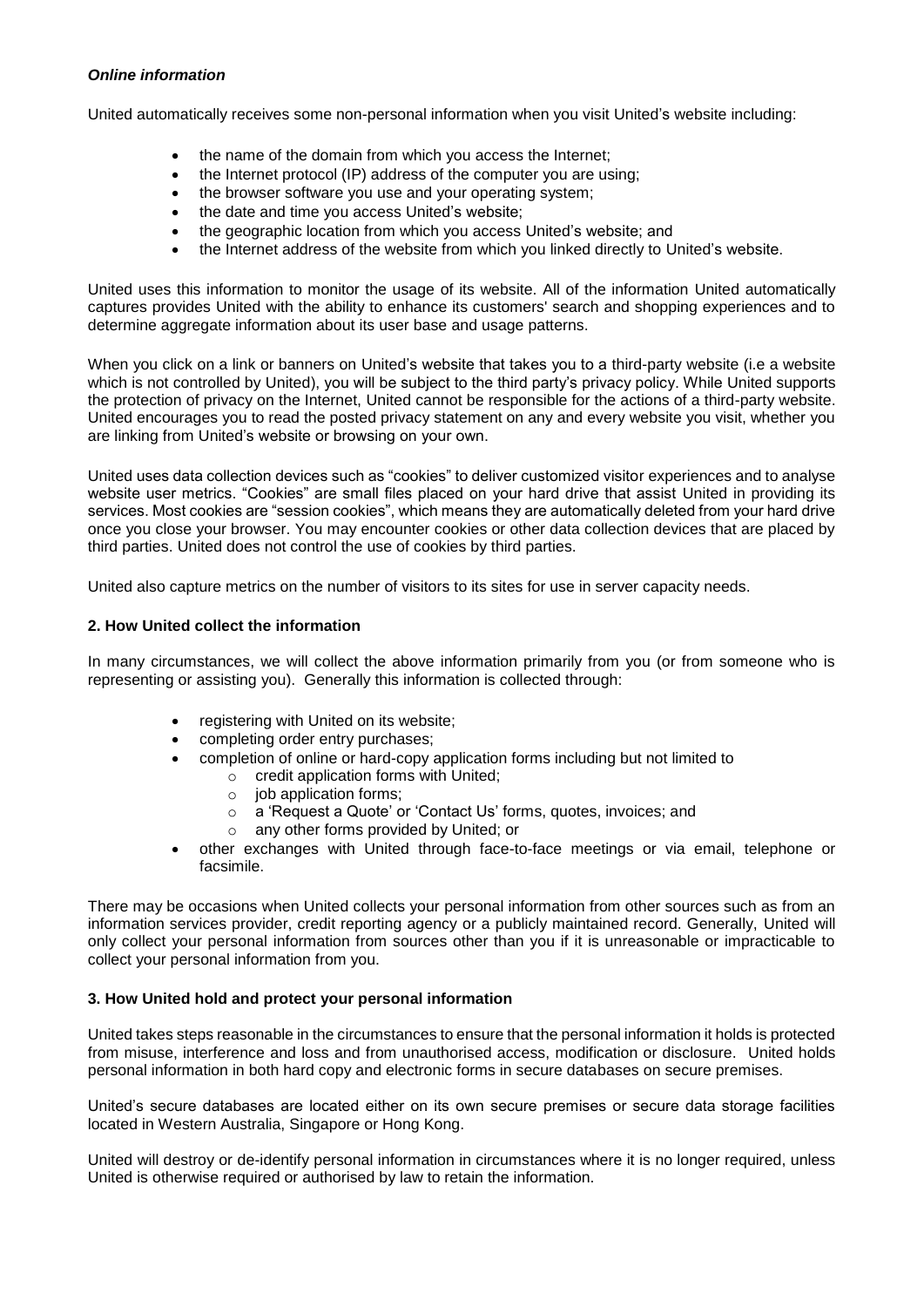## **4. Purposes for which United may collect, hold, use and disclose your personal information**

Personal information we collect about you will only be held, used and disclosed as is reasonably necessary for our business purposes and as permitted by law.

Purposes for which we will usually hold, use and disclose your personal information, depending on the circumstances and the nature and products and services you are obtaining from us, include:

- selling, hiring, buying, servicing and performing warranty work in respect of machinery, equipment and spare parts, whether new or used;
- providing equipment management services;
- providing services in relation to the financing and resale of machinery and equipment;
- evaluating applications for, and providing, commercial credit in relation to machinery, equipment, parts and services;
- accounting, billing and other internal administrative purposes;
- the ongoing monitoring of credit worthiness;
- enforcing our rights, including the collection of outstanding payments and where necessary, initiating legal proceedings;
- complying with various Australian laws which may specifically require us to collect your personal information, and to other laws where collecting your information is necessary in order for us to comply with our obligations. Some of the key laws which may apply include the Anti-Money Laundering and Counter-Terrorism Financing Act and the Personal Property Securities Act and State and Territory real property and security interests laws;
- identifying and informing you of products and services that may be of interest to you from United or selected third parties; and
- any other legal requirements.

Where personal information is used or disclosed, United takes steps reasonable in the circumstances to ensure it is relevant to the purpose for which it is to be used or disclosed. You are under no obligation to provide your personal information to United. However, without certain information from you, United may not be able to provide its products and/or services to you.

## **5. Disclosing your personal information to third parties (including overseas)**

Where the Privacy Act permits it, we may disclose your personal information for the purposes above to third parties. Other third parties that we may disclose your personal information to include:

- your co-applicant (if any);
- related entities based in Australia or overseas;
- entities that provide services to us such as IT help desks ,mailing houses or call centre operators;
- entities providing other services to us, including legal services, financial services, market research and data providers;
- where we act as an agent for, to the principal;
- other financial institutions or entities such as banks and credit providers;
- insurers, assessors, underwriters, brokers and other distributors;
- government regulatory bodies in Australia and overseas;
- if appropriate, guarantee or security providers;
- mercantile agents (debt collectors) or other enforcement bodies;
- entities who wish to be involved in our business, or acquire an interest in our business;
- third parties you authorise to act on your behalf or that are otherwise connected with you (such as your accountant, legal representative or referee) and
- Law enforcement agencies.

Some of these entities may not be located in Australia, and may not have an Australian link. For example, we employ an IT help desk service provider in the Philippines.

## *Overseas disclosures*

United may disclose personal information to overseas recipients in order to provide its services and products and for administrative or other business management purposes. Recipients of such disclosures are located in Singapore, Sweden & France and may also be located in the United States of America, China, Thailand and Japan.